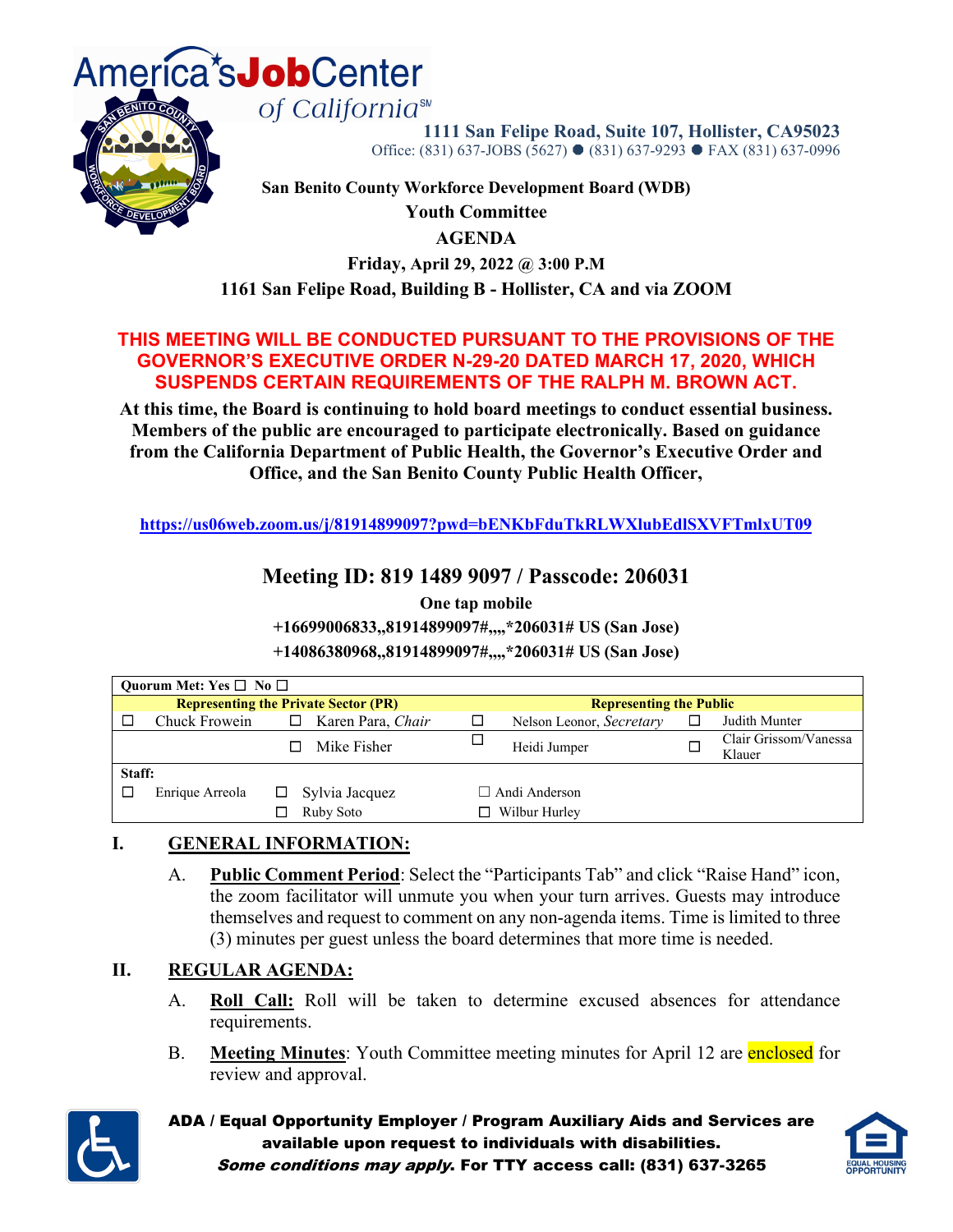- C. **Meeting times:** Discuss holding in-person meetings and changing dates/time to possibly after the Executive Committee meeting. *Action Required.*
- D. **Summer Youth Employment Program**: Staff and Committee members will discuss the development strategies for a summer youth employment program, funding/grant opportunities, grant writer and target dates.
- E. **Youth Strategic Goals:** Youth Strategic Goals are enclosed. Discuss adding fund development for a youth employment program to Strategic Goals to make it more actionable by setting specific goals. *Example: If CSWD had \$100,000 summer youth could be provided to train 25 youth*.
- F. **EDD Career Pathway Newsletter**: Update on EDD providing an Economic Summary to include Unemployment.

#### **III. OTHER:**

A. **Youth Survey**: Update on the Community Action Board's Youth ad hoc committee survey <https://survey.alchemer.com/s3/6688529/Youth2022>**.** CAB will be closing the survey in late May, 2022. Members are encouraged to complete the survey and share the link with partners, family members, but especially youth.

#### **IV. ADJOURNMENT**:

The next meeting is scheduled for: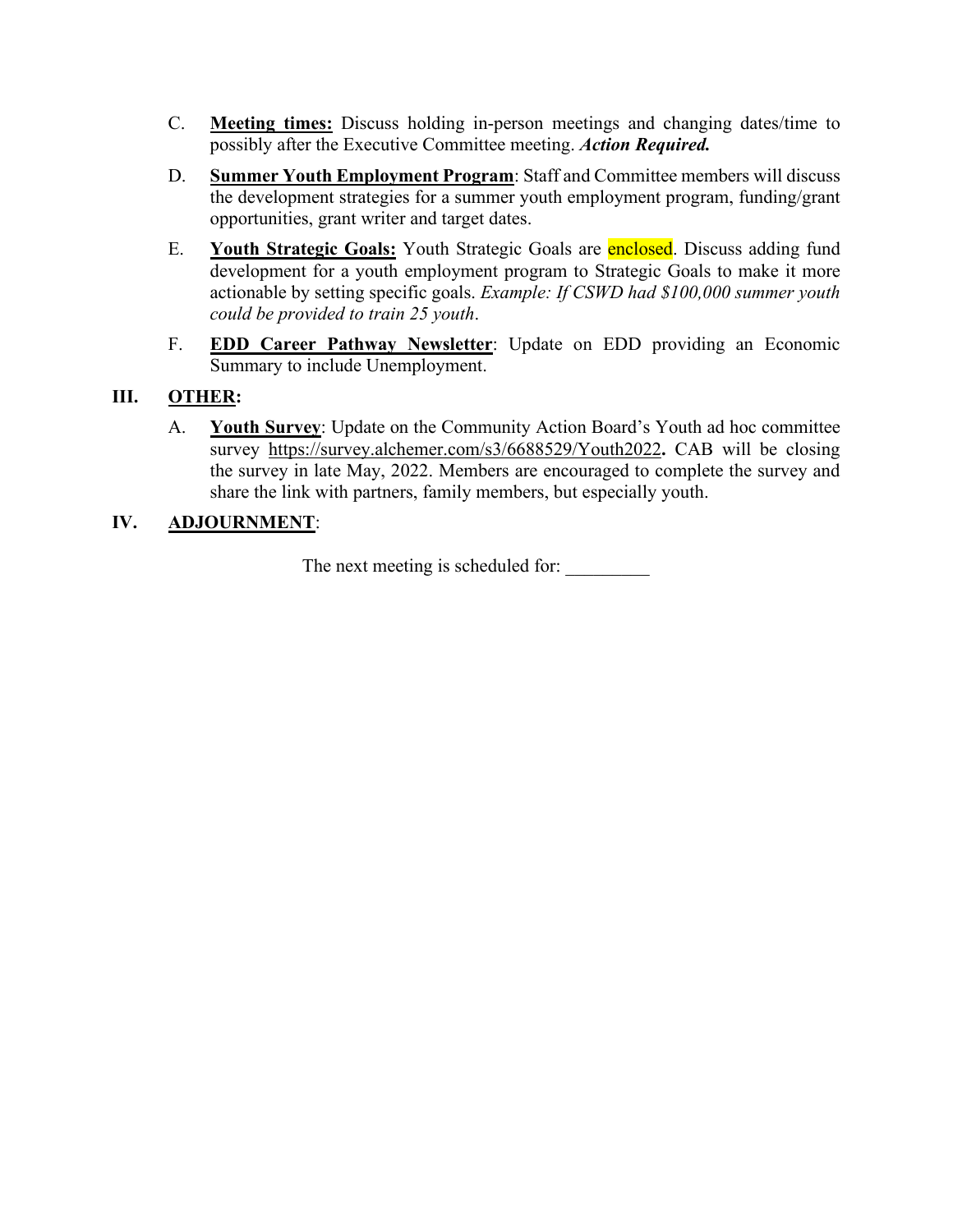

**1111 San Felipe Road, Suite 107, Hollister, CA95023** Office: (831) 637-JOBS (5627) ● (831) 637-9293 ● FAX (831) 637-0996

**San Benito County Workforce Development Board (WDB)**

#### **Youth Committee**

#### **MINUTES**

#### **1161 San Felipe Road, Building B - Hollister, CA and via ZOOM**

**April 12, 2022 @ 4:00 P.M.**

| Quorum Met: Yes $\boxtimes$ No $\Box$ |                                             |   |                   |   |                                |   |                                 |  |  |
|---------------------------------------|---------------------------------------------|---|-------------------|---|--------------------------------|---|---------------------------------|--|--|
|                                       | <b>Representing the Private Sector (PR)</b> |   |                   |   | <b>Representing the Public</b> |   |                                 |  |  |
|                                       | Chuck Frowein                               | ⊠ | Karen Para, Chair | ⊠ | Nelson Leonor, Secretary       | ⊠ | Judith Munter                   |  |  |
|                                       |                                             |   | Mike Fisher       | ⊠ | Heidi Jumper                   |   | Clair Grissom/Vanessa<br>Klauer |  |  |
| Staff:                                |                                             |   |                   |   |                                |   |                                 |  |  |
| ⊠                                     | Enrique Arreola                             |   | Sylvia Jacquez    |   | $\boxtimes$ Andi Anderson      |   |                                 |  |  |
|                                       |                                             | ⊠ | Ruby Soto         |   | Wilbur Hurley                  |   |                                 |  |  |

#### **Karen Para called the meeting to order at 4:08 P.M.**

#### **I. GENERAL INFORMATION:**

A. **Public Comment Period**: No comments received.

#### **II. REGULAR AGENDA:**

- A. **Roll Call:** Roll was taken to determine excused absences for attendance requirements. Individuals who called in were excused by the chair.
- B. **Meeting Minutes**: Youth Committee meeting minutes for February 8, 2022 and March 20, 2022 were approved as presented. *M/S/C Nelson Leonor/Judith Munter.*
- C. **Meeting times:** Discuss holding in person meetings. The meetings are now scheduled quarterly at 4 P.M. (Jan, April, July, Oct). Revisit at next meeting. Been meeting more often to work on goals and summer youth employment program. Could have the meeting after the Executive Committee vs full WDB. Discussed making the meeting meaningful and moving forward with grant ideas, topics, partnerships, etc.
- *D.* **Summer Youth Employment Program**: Staff and Committee members will continue discussion on the development strategies for a summer youth employment program. In the same position financially as last year. Staff provided a brief history of the summer youth employment programs when the county would employ up to 300 youth. With the change in WIOA, funding didn't allow for the same level of services. The WDB and the Community Action Board has a desire to fund a summer and last year staff submitted an application to the Community Foundation to fund a pilot summer youth employment program. Staff also indicated that the Community Foundation will no longer be having match fund grant opportunities. Staff recommendation is to as the CAB if there is any funding to help support along with WIOA funds. WIOA does have a youth allocation of \$200,000 of which 30% is dedicated to training. These funds could be used to kick off a program on a small



ADA / Equal Opportunity Employer / Program Auxiliary Aids and Services are available upon request to individuals with disabilities. Some conditions may apply. For TTY access call: (831) 637-3265

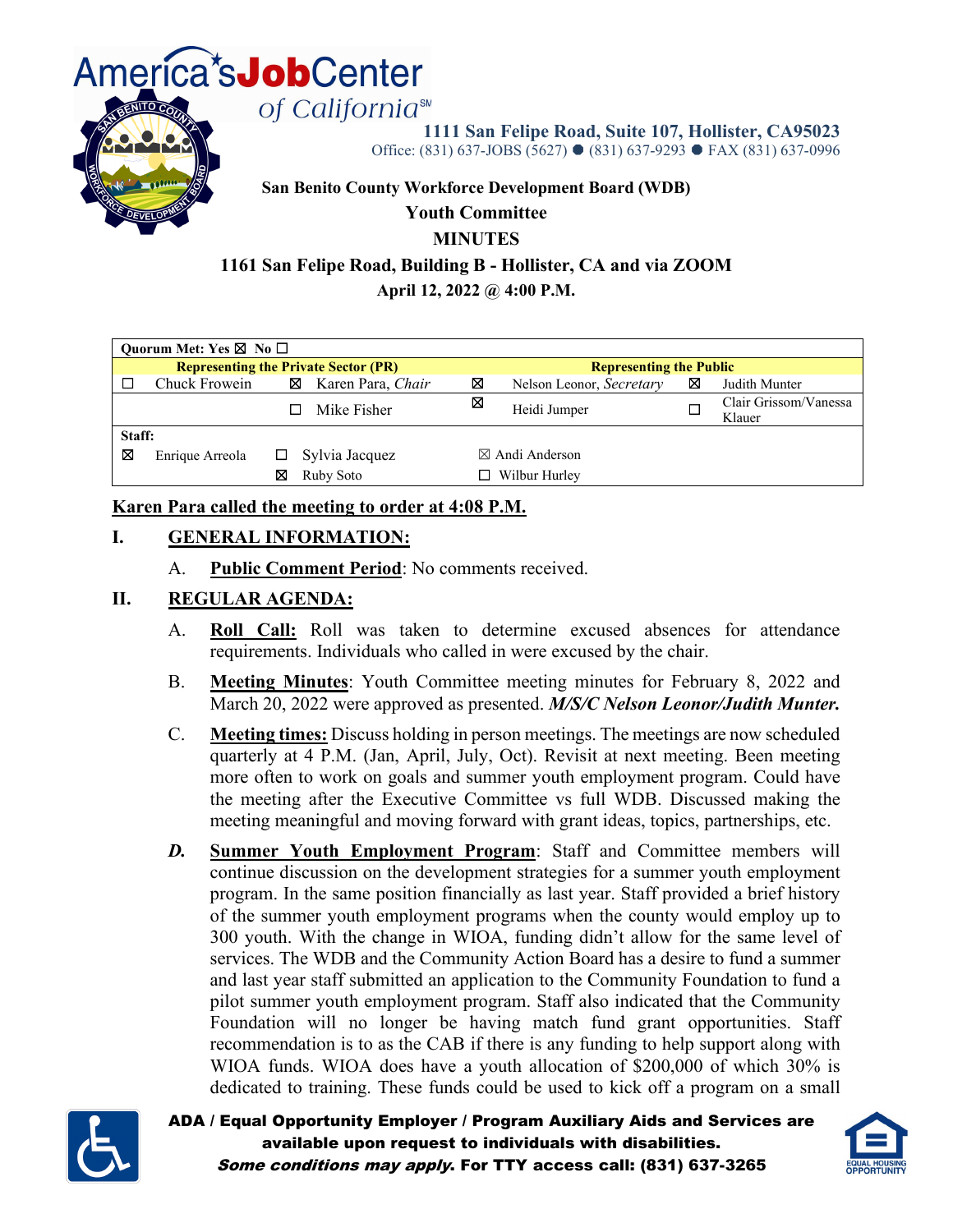scale, but it wouldn't end during the 5 weeks. The program is structured for 600 hours of training. Invited Karen Para to join the CAB and pitch the idea of the partnership. Karen Para stated at the past several meetings she has been asking about funding and how the WDB can support staff and she hasn't received any feedback from staff. There is a need to start the process earlier and plan ahead. Staff indicated that there isn't much funding available for summer youth and that is an issue that needs to be addressed. Staff has been looking and there aren't many opportunities for summer employment programs for youth. Judith Munter indicated that she is happy to bring some ideas and funding opportunities for the WDB to consider. CSWD does have a grant writer that could possibly be secured. One other option might be CSBG CARES funding if youth have been COVID impacted, staff will follow-up. *Add to next meeting agenda for continued discussion.*

- E. **Youth Strategic Goals:** Finalized Youth Strategic Goals weren't enclosed and staff will forward them to board members. Discussed adding fund development for a youth employment program to Strategic Goals: make it more actionable, set specific goals. Example: If CSWD had \$100,000 summer youth could be provided to train 25 youth.
- F. **EDD Career Pathway Newsletter**: Follow-up on EDD providing an Economic Summary to include Unemployment, Industry Sectors, and general demographics. Nelson Leonor indicated that the new staff is working on this.
- **G. Youth Survey**: Update on the Community Action Board's Youth ad hoc committee survey <https://survey.alchemer.com/s3/6688529/Youth2022>**.** Members are encouraged to complete the survey and share the link with partners, family members, but especially youth.

#### **III. OTHER: None**

#### **IV. ADJOURNMENT**: *M/S/C Nelson Leonor/ Heidi Jumper 5:00 P.M.*

The next meeting is scheduled for: May 10, 2022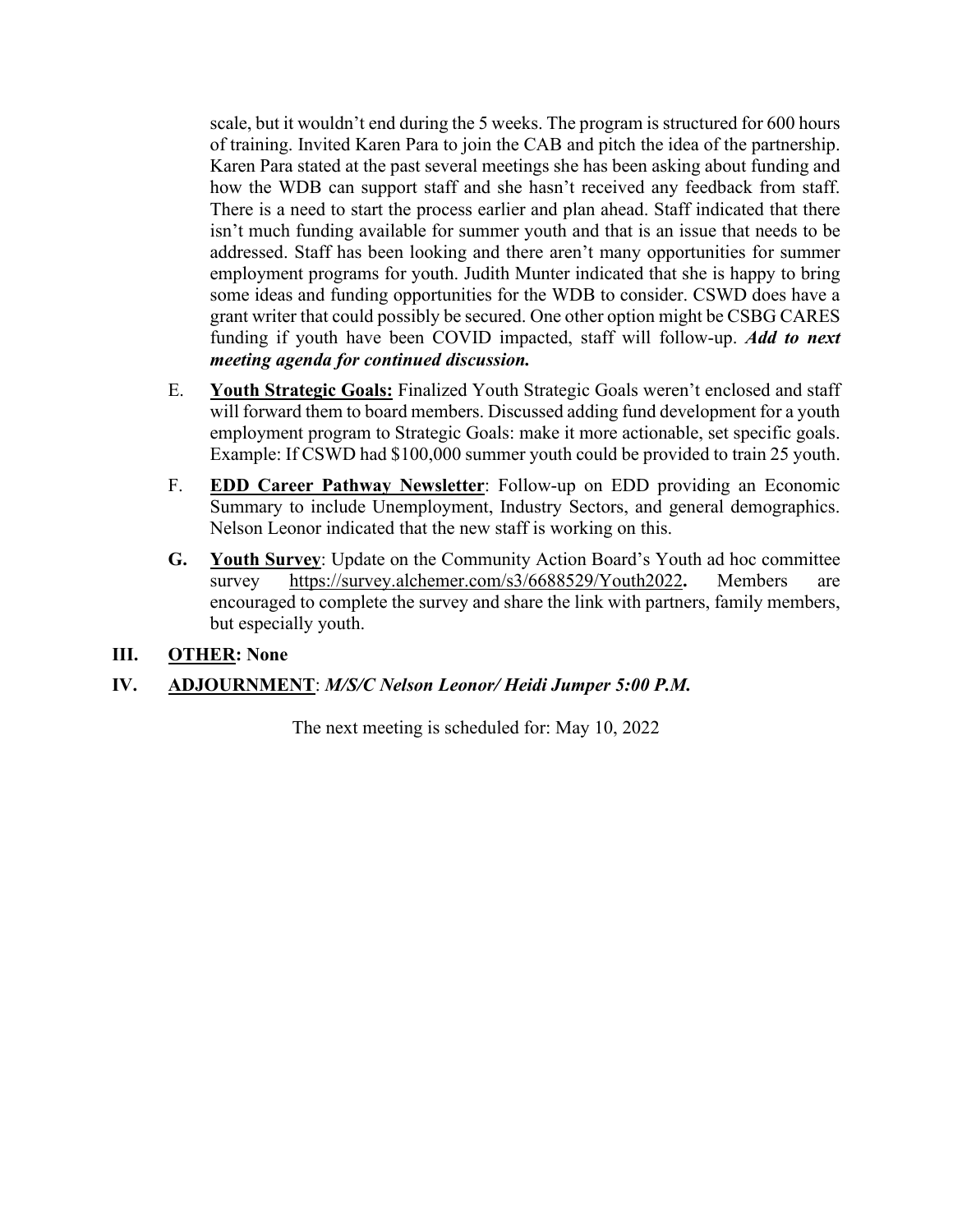

# America<sup>\*</sup>s**Job**Center of California<sup>™</sup>

#### **STRATEGIC PLANNING DOCUMENT Project Name**: WDB Strategic Goals **REV. Date: 03.08.22**

WIOA is designed to help job seekers access employment, **education**, training, and support services to succeed in the labor market and to match employers with the skilled workers they need to compete in the global economy.

| <b>Strategic Goal #3: Establish Training Programs</b>                                                                                                                                          |                                                                                                           | <b>Objective(s): Create Employable Youth for Future Workforce</b>                                      |                                 |                        |                                                                                        |                                                                     |  |
|------------------------------------------------------------------------------------------------------------------------------------------------------------------------------------------------|-----------------------------------------------------------------------------------------------------------|--------------------------------------------------------------------------------------------------------|---------------------------------|------------------------|----------------------------------------------------------------------------------------|---------------------------------------------------------------------|--|
| <b>Created by the Workforce Development</b><br>Board at their Board Retreat on 3/10/20<br><b>GOAL: Establish Training Programs that</b><br>Create Employable Youth for the future<br>workforce | <b>Resources &amp;</b><br><b>Support Needed</b>                                                           | <b>Expected</b><br><b>Outcome</b>                                                                      | <b>Staff</b><br>Responsible     | <b>Due Date</b>        | <b>Measurements</b><br><b>Methods of</b><br><b>Tracking</b>                            | <b>Status:</b><br>C=Completed<br><b>I=In Progress</b><br>O=On going |  |
| <b>Action 1:</b><br>Work Experience Program (16-24)<br>70% for out of school youth<br>30% for in school youth                                                                                  | Staff<br>Funding<br>Employer<br>Participation                                                             | 30% total<br>allocation spent<br>on Work<br>Experience                                                 | Youth<br>Committee<br>and Staff | On-going               | 15-20 youth<br>complete WEP<br>50% of students<br>would gain<br>fulltime<br>employment | <b>I=In Progress</b>                                                |  |
| <b>Action 2:</b><br>Outreach to youth in colleges and high<br>school                                                                                                                           | <b>High School</b><br>Colleges<br><b>Targeted Ads</b>                                                     | 3-4 outreach<br>events at high<br>school/colleges                                                      | Youth<br>Committee<br>and Staff | On-going               | Number of<br>events attended                                                           |                                                                     |  |
| Rock the Mock Interviews with<br>$\bullet$<br><b>Students</b>                                                                                                                                  | High School<br>Chamber of<br>Commerce/Employers<br><b>WDB</b><br><b>WDB Youth Committee</b><br>AJCC Staff | 50-100 Youth<br>trained in<br>interview &<br>resume writing<br><b>Local Employers</b><br>participation | Workforce<br>Staff              | April 2022             | 20 youth will<br>receive Resume<br>& Interview skills                                  | <b>I=In Progress</b>                                                |  |
| Youth Expo Scheduled<br>$\bullet$                                                                                                                                                              | <b>Youth Committee</b><br><b>HDA</b><br>AJCC CSWD Staff                                                   | Promote Dream<br>Catcher Program<br>youth ages 5-18                                                    | CAB<br><b>AJCC Staff</b>        | 2/26/22<br>annually    | 10-15 youth<br>apply for Dream<br>Catcher                                              | C=Completed                                                         |  |
| See Us Shine Event - Youth<br>$\bullet$<br>Conference                                                                                                                                          | <b>Community Solutions</b><br>AJCC Staff<br><b>Community Partners</b>                                     | Youth will have<br>information,<br>access to AJCC<br>services                                          | AJCC Staff                      | $2/10/22$ &<br>2/17/22 | Online<br>Registrations                                                                | C=Completed                                                         |  |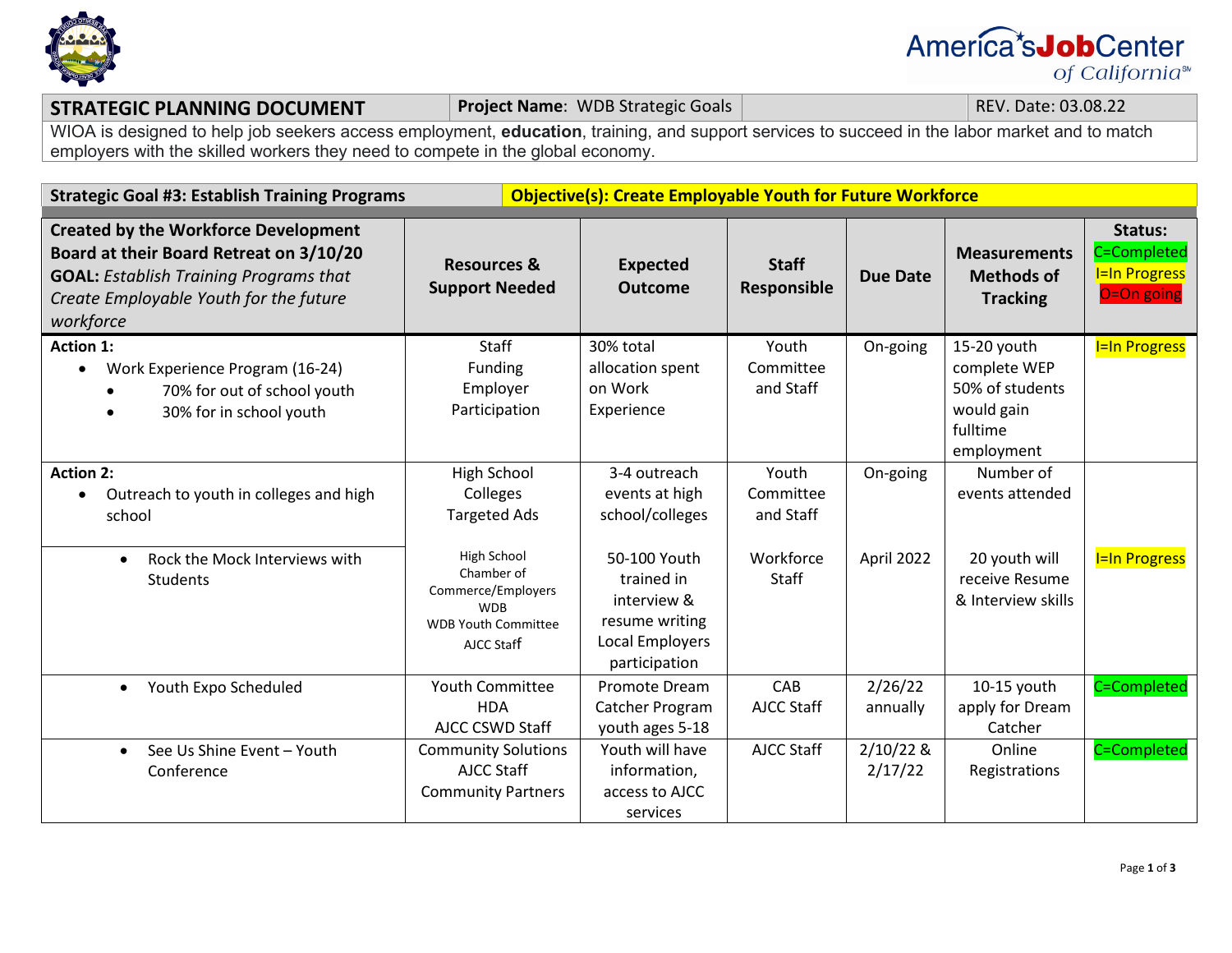

# America<sup>\*</sup>s**Job**Center of California<sup>™</sup>

#### **STRATEGIC PLANNING DOCUMENT Project Name**: WDB Strategic Goals **REV. Date: 03.08.22** REV. Date: 03.08.22

WIOA is designed to help job seekers access employment, **education**, training, and support services to succeed in the labor market and to match employers with the skilled workers they need to compete in the global economy.

| <b>Action 3:</b><br>Offer written document showing career<br>path in industry sector chosen<br>Focus on priority sectors<br>$\bullet$                                                          | Labor Market<br>$\bullet$<br>Information<br>Career Pathways<br>High School<br>Support/Career<br>Center<br>Staff                                                                                                                                    | Provide<br>$\bullet$<br>monthly LMI<br>Career<br>$\bullet$<br>Pathway<br>newsletters | Youth<br>Committee<br>and Staff                                                      | On-going | 25% of Jr & Sr of<br>local High School<br>age youth         | <b>I=In Progress</b>                                         |
|------------------------------------------------------------------------------------------------------------------------------------------------------------------------------------------------|----------------------------------------------------------------------------------------------------------------------------------------------------------------------------------------------------------------------------------------------------|--------------------------------------------------------------------------------------|--------------------------------------------------------------------------------------|----------|-------------------------------------------------------------|--------------------------------------------------------------|
| <b>Action 4:</b><br>Basic Skills training (2-week training<br>workshops) to include:<br>Classes We have=Yellow (AJCC & EDD)                                                                    | <b>Dress for success</b><br>Employment<br>(Career) readiness<br><b>Interview</b><br>$\bullet$<br>technique<br><b>Work ethics</b><br><b>Financial Literacy</b><br><b>Customer Service</b><br>(phone etiquette)<br><b>Mental Health</b><br>$\bullet$ | Conduct<br>workshops 1<br>times a month at<br>the AJCC                               | Staff<br>$\bullet$<br>Behavioral<br>Health<br>Dept of<br>Rehab<br>Gavilan<br>College | On-going |                                                             | <b>I=In Progress</b>                                         |
| <b>Created by the Workforce Development</b><br>Board at their Board Retreat on 3/10/20<br><b>GOAL: Establish Training Programs that</b><br>Create Employable Youth for the future<br>workforce | <b>Resources &amp;</b><br><b>Support Needed</b>                                                                                                                                                                                                    | <b>Expected</b><br><b>Outcome</b>                                                    | <b>Staff</b><br>Responsible                                                          | Due Date | <b>Measurements</b><br><b>Methods of</b><br><b>Tracking</b> | Status:<br>C=Completed<br><b>I=In Progress</b><br>O=On going |

#### **Focus**

Collaborate with business, economic development, education, labor, government, and community-based organizations within San Benito County and partner with other workforce areas and collaborative, to build regional capacity for:

- Growing the San Benito County job base to benefit job seekers, youth, and incumbent workers
- Expanding and investing in the demand-driven skills and readiness of the San Benito County workforce, with an emphasis on allied health, agriculture (H2A united farmworkers), manufacturing, apprenticeships, construction and clean/green jobs.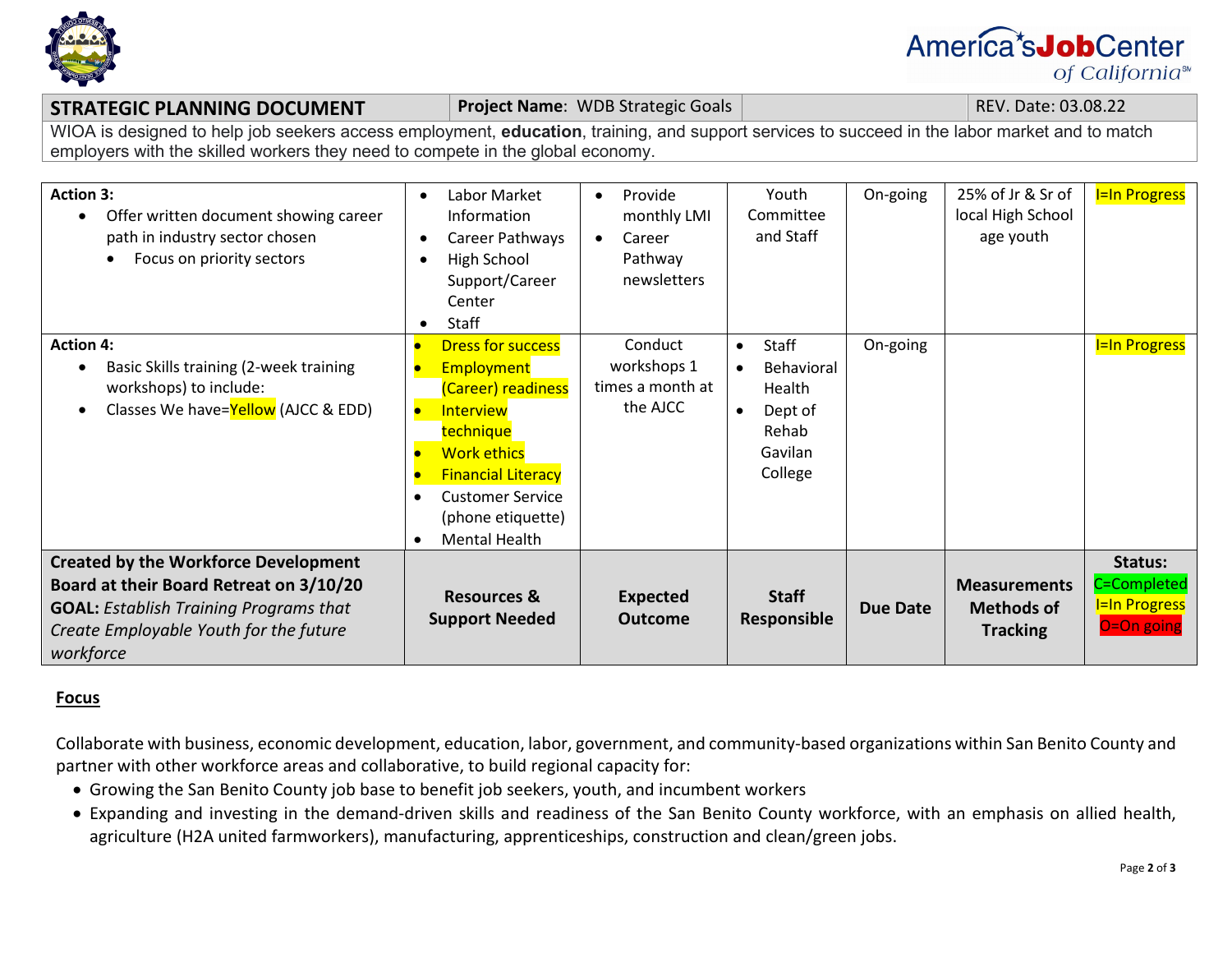

# America<sup>\*</sup>s**Job**Center of California<sup>™</sup>

#### **STRATEGIC PLANNING DOCUMENT Project Name**: WDB Strategic Goals **REV. Date: 03.08.22**

WIOA is designed to help job seekers access employment, **education**, training, and support services to succeed in the labor market and to match employers with the skilled workers they need to compete in the global economy.

- Expanding jobs/services and have central location for job openings
- Expanding In-depth Econovue training where board members can participate.
- Expanding training to include written document for participants on career paths
- Work with High School; Gavilan College, America's Job Centers, Trade Schools, Reentry Programs, Women's Programs
- Offer more Job Fair's
- Offer more Incentives through work with partnerships